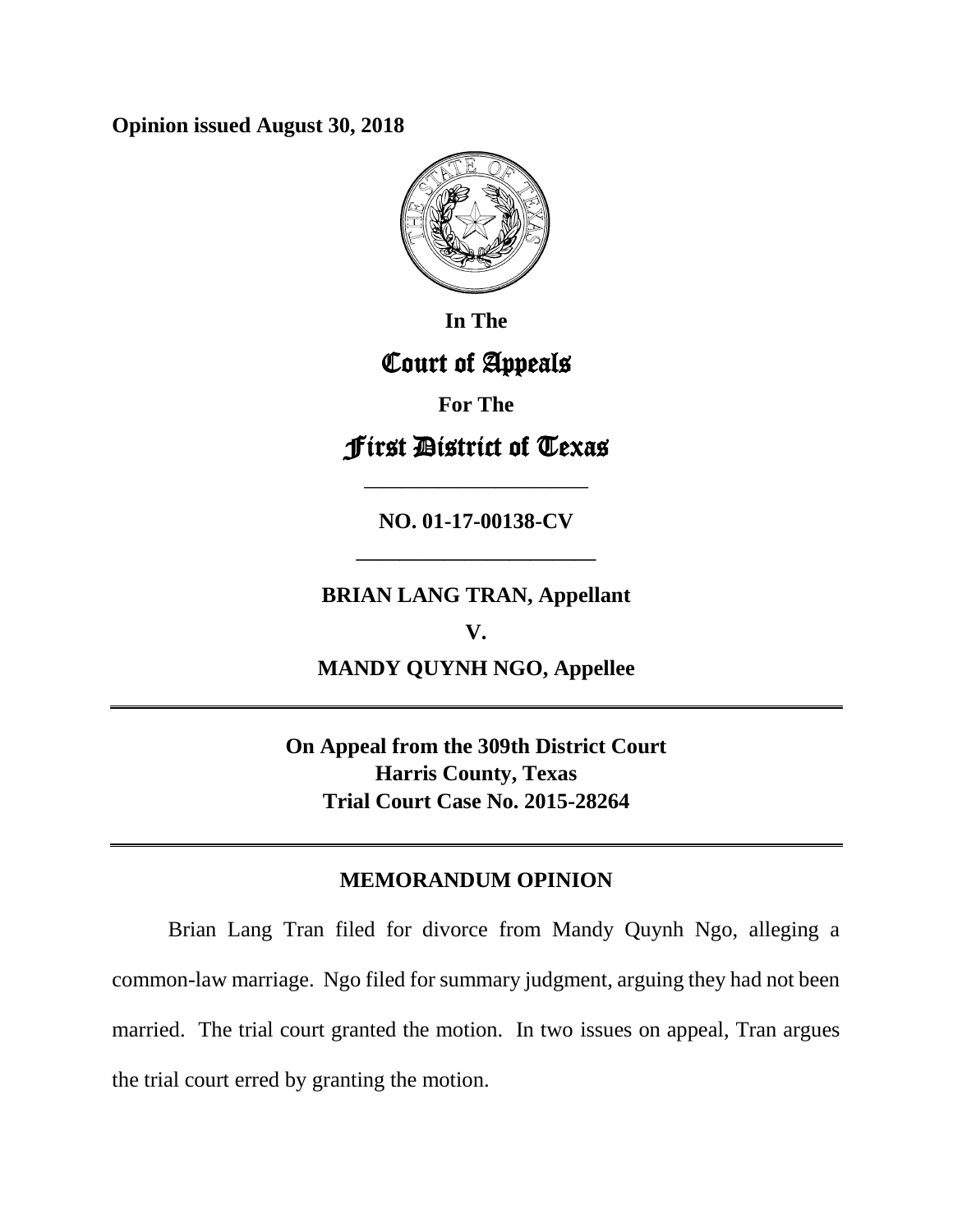We reverse and remand.

 $\overline{a}$ 

#### **Background**

Tran and Ngo were formally married in 2000. The parties filed for divorce, and the divorce was finalized on August 15, 2005. The parties agree that, after the divorce, they operated a chiropractic clinic together. They agree that they continued to live together until at least some time in 2006. The parties also agree that they continued some sort of relationship with each other, with a child born in 2006 and another born in 2007.

The parties also agree that their relationship changed in  $2012$ .<sup>1</sup> Tran alleges that he moved out and that he and Ngo moved back in together in late 2013 and that their relationship continued until late 2014.

Tran filed for divorce in May 2015. Ngo filed a traditional motion for summary judgment, arguing that the evidence established as a matter of law that there was no agreement to be married, that they did not live together during the time period in question, and that they did not hold themselves out as married during that time.

For proof that there was no agreement, Ngo points to affidavits they signed in 2013 representing that they were not married, were not living together, and had not

 $1$  Ngo alleges that their romantic relationship ended. Tran alleges that they separated and agreed to date other people.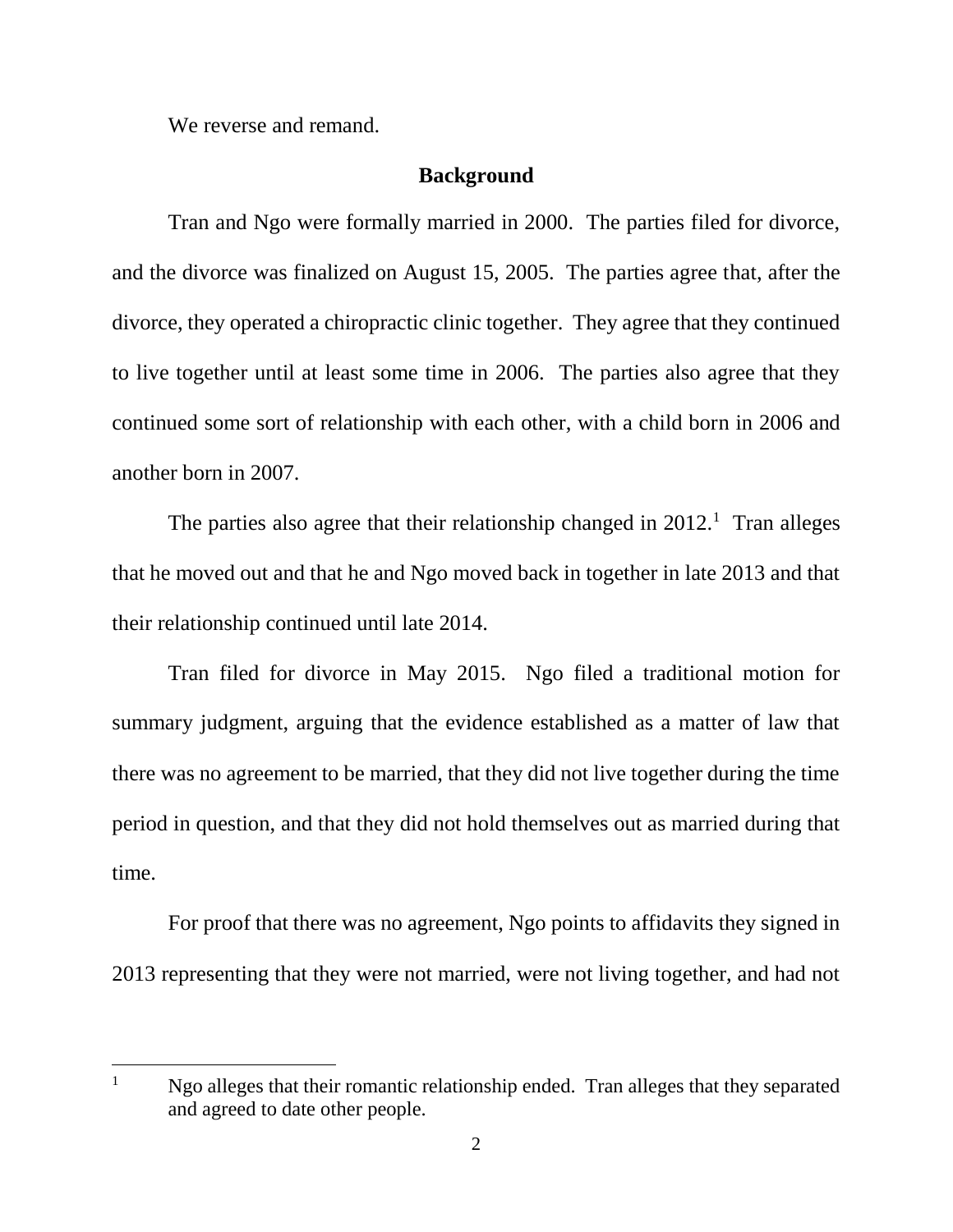represented to others that they were married. She also points to her deposition, where she denied that they lived together, and to Tran's deposition. The excerpts from Tran's deposition focus on Tran's difficulty specifying the exact date that they agreed to be married and on his acknowledgement that he had represented he was single in certain documents. For example, Tran acknowledged that he had filed a bankruptcy petition in October 2005 representing under oath that he was divorced and not currently married.

For proof that they were not living together, Ngo points to Tran's tax filings from 2007 to 2014, identifying a different address than where Ngo lived. She also points to Tran's voter registration and driver's license, which also showed a different address from Ngo. For proof that they did not hold themselves out as married, Ngo points to the same documents that showed separate addresses for the two of them and that identified them as not married or living together.

Tran responded to the motion. He attached to the response his affidavit, the declaration of twelve other people, and cards from Ngo. He also incorporated by reference his deposition, attached to Ngo's motion. In his affidavit, Tran averred that, while he and Tran were formally married, he encountered financial trouble. He asserts that, to protect Ngo from the creditors, they agreed to divorce. He also asserts that, after they divorced, they agreed to be married to each other but to keep that a secret from his creditors. To that end, according to Tran, the two of them identified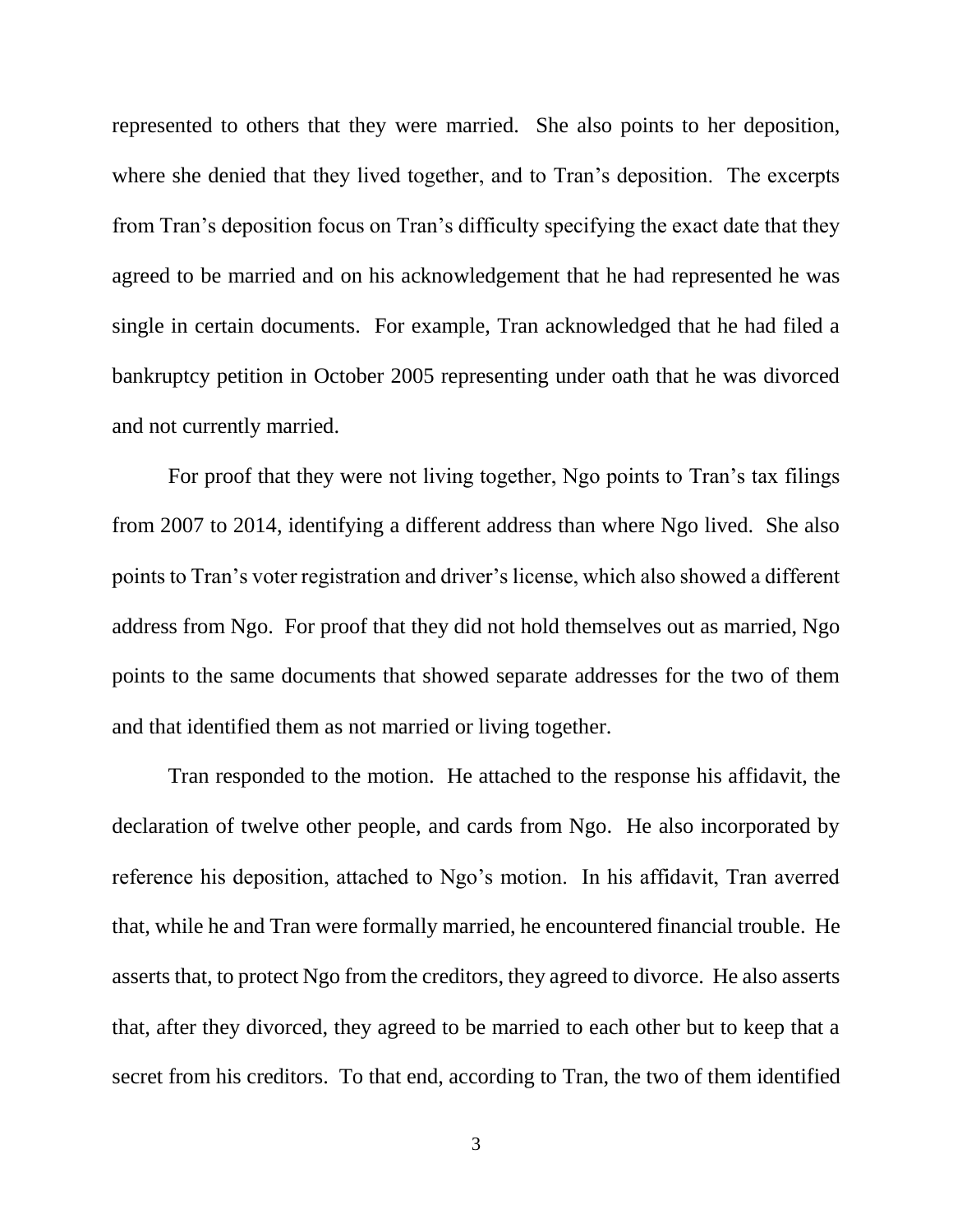themselves as not married and as living at different addresses in formal documents. But to their friends, family and associates, Tran averred, they presented themselves as married.

Tran asserted in his affidavit that the two continued to live together even after their first divorce. He claimed that he lived with Ngo at the addresses identified as her formal address. They had two children together and shared expenses.

Tran's deposition expresses the same ideas. He testified that he covered up his marriage to Ngo in formal documents to protect his family from creditors. But he asserted that the two of them continued to live together and that they were referred to as husband and wife by their friends.

Tran's declarations are from various friends and associates. The declarants describe knowing Tran and Ngo, hearing them refer to each other as husband and wife, and believing them to be married. Many of them assert seeing the two living together. One of the declarations is from the landscaper at the house that he identified as Tran and Ngo's joint residence. Another is from the nanny that cared for Tran and Ngo's children. The nanny identified Tran and Ngo living together and referred to Tran and Ngo as each other's spouse.

Tran also attached a number of cards and letters Ngo wrote to him. One of them, dated January 29, 2010, says, "Happy anniversary to my husband" on the

4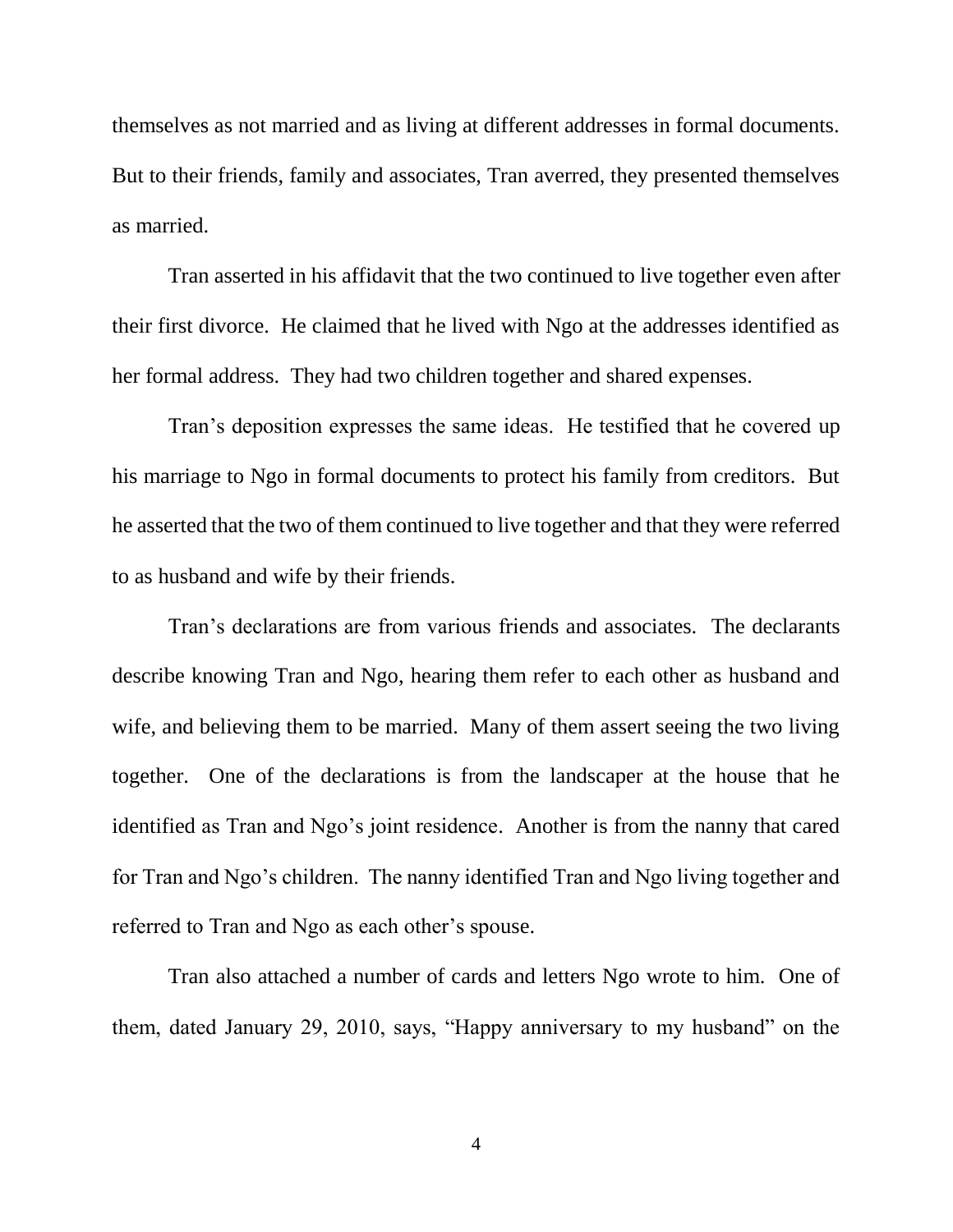cover. On the inside of the card, Ngo expressed her love to Tran and wrote, "Thank you for being the husband that you thrive to be for me."

Ngo acknowledged the authenticity of this card. She also acknowledged that she sometimes wore her wedding band after she and Tran were divorced. Ngo likewise conceded that she received professional awards jointly with her husband, and that some presenters referred to her and Tran as husband and wife when dispensing these awards and she did not try to correct them. As late as 2014, the auto-insurance policy purchased by Ngo reflected that she and Tran were married.

The trial court granted Ngo's summary judgment. Later, the trial court severed that ruling from the suit affecting parent-child relationship. Tran appealed.

## **Standard of Review**

The summary-judgment movant must conclusively establish its right to judgment as a matter of law. *See MMP, Ltd. v. Jones*, 710 S.W.2d 59, 60 (Tex. 1986). Because summary judgment is a question of law, we review a trial court's summary judgment decision de novo. *See Mann Frankfort Stein & Lipp Advisors, Inc. v. Fielding*, 289 S.W.3d 844, 848 (Tex. 2009).

To prevail on a traditional summary-judgment motion asserted under Rule 166a(c), a movant must prove that there is no genuine issue regarding any material fact and that it is entitled to judgment as a matter of law. *See* TEX. R. CIV. P. [166a\(c\);](https://a.next.westlaw.com/Link/Document/FullText?findType=L&pubNum=1005302&cite=TXRRCPR166A&originatingDoc=Ifd7c093be00c11e2a555d241dae65084&refType=LQ&originationContext=document&transitionType=DocumentItem&contextData=(sc.Search)) *Little v. Tex. Dep't of Criminal Justice*, 148 S.W.3d 374, 381 (Tex. 2004). A matter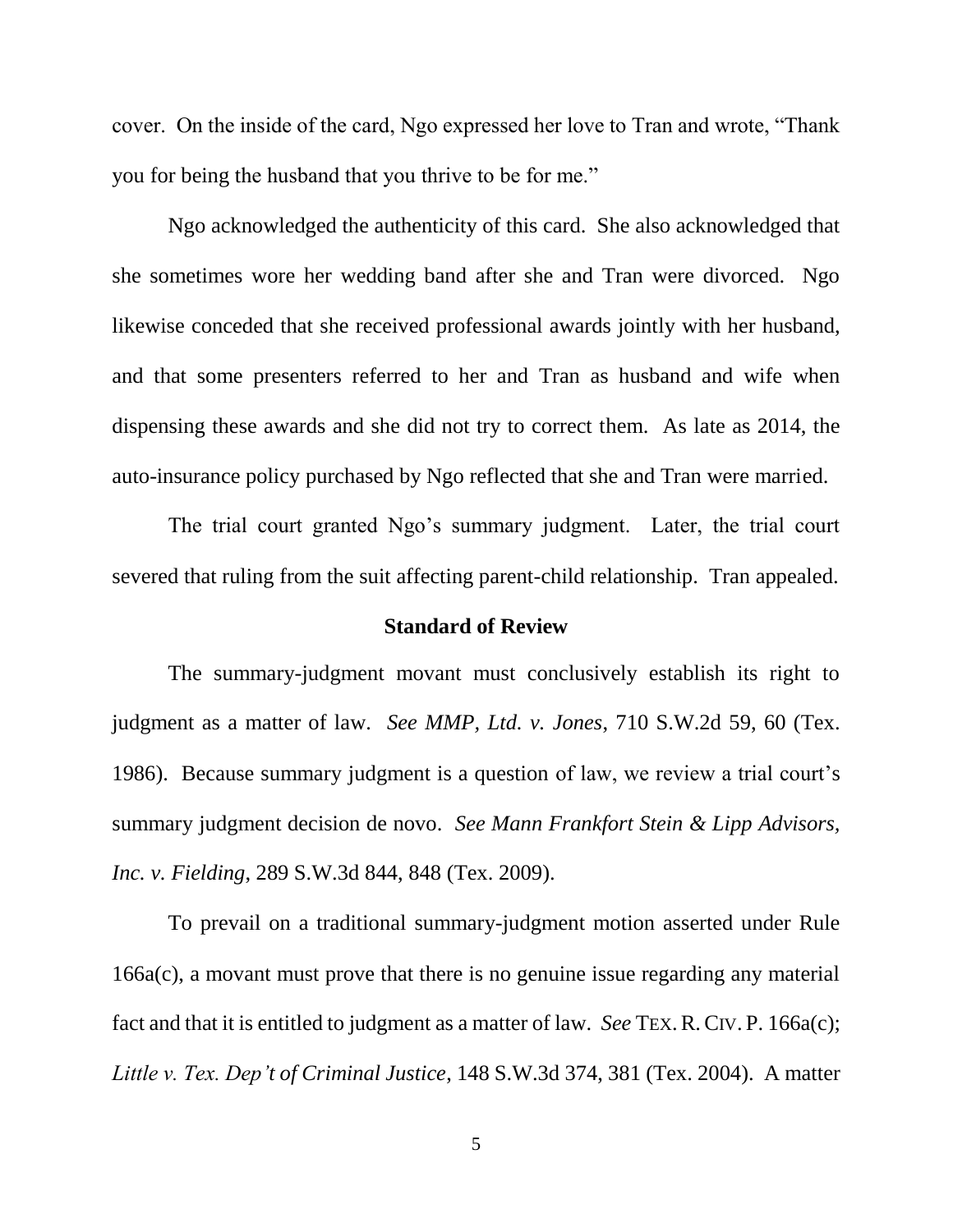is conclusively established if reasonable people could not differ as to the conclusion to be drawn from the evidence. *See City of Keller v. Wilson*, 168 S.W.3d 802, 816 (Tex. 2005).

A party moving for traditional summary judgment on a claim for which it does not bear the burden of proof must either disprove at least one element of the plaintiff's cause of action or plead and conclusively establish each essential element of an affirmative defense to rebut the plaintiff's cause. *See Am. Tobacco Co., Inc. v. Grinnell*, 951 S.W.2d 420, 425 (Tex. 1997). If the movant meets its burden, the burden then shifts to the non-movant to raise a genuine issue of material fact precluding summary judgment. *See Centeq Realty, Inc. v. Siegler*, 899 S.W.2d 195, 197 (Tex. 1995).

To determine whether there is a fact issue in a motion for summary judgment, we review the evidence in the light most favorable to the non-movant, crediting favorable evidence if reasonable jurors could do so, and disregarding contrary evidence unless reasonable jurors could not. *See Fielding*, 289 S.W.3d at 848 (citing *City of Keller,* 168 S.W.3d at 827). We indulge every reasonable inference and resolve any doubts in the non-movant's favor. *Sw. Elec. Power Co. v. Grant*, 73 S.W.3d 211, 215 (Tex. 2002).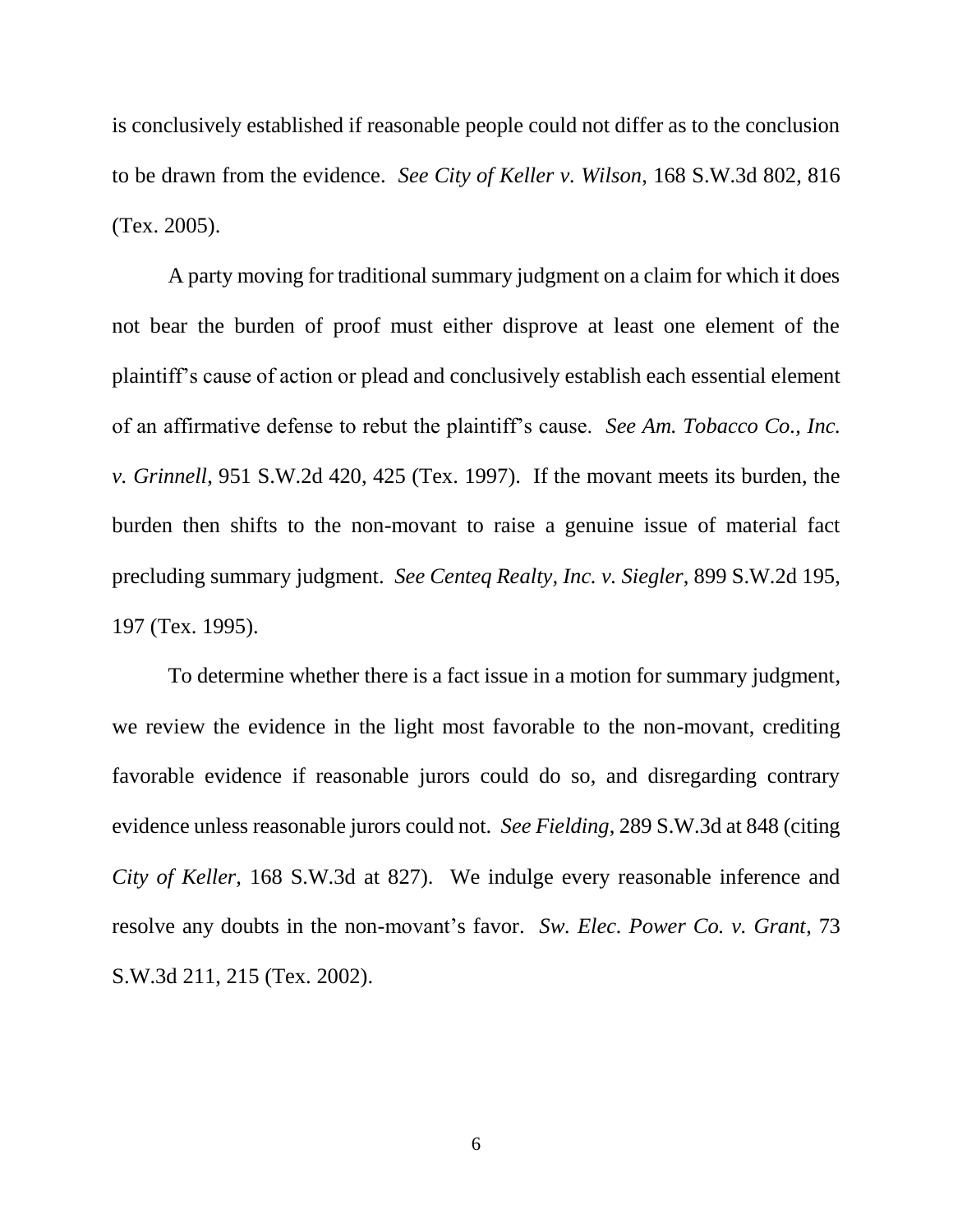#### **Evidentiary Objections**

Before we turn to Tran's challenge to the trial court's summary-judgment ruling, we address Tran's contention that Ngo waived her objections to Tran's summary-judgment evidence. Ngo made two kinds of objections to Tran's summary-judgment evidence. First, she contended that Tran sought to create a "sham" fact issue on summary judgment by contradicting without adequate explanation his own earlier affidavit and representations under oath denying any informal marriage to Ngo. Second, she objected to the other witness declarations that Tran proffered, arguing they were conclusory. The trial court did not formally rule on these objections. Ngo argues on appeal that the trial court implicitly ruled on the objections. *See Ordonez v. Solorio*, 480 S.W.3d 56, 63 (Tex. App.—El Paso 2015, no pet.) (holding implicit ruling on objections apply when something other than mere granting of motion for summary supports implicit ruling).

For the sham affidavit objection, we do not need to decide whether the trial court implicitly sustained Ngo's sham-affidavit objection because, even if it did so, other summary-judgment evidence—as discussed below—creates genuine issues of material fact that must be resolved by a factfinder.

For the objections to the declarations, the absence of a ruling on Ngo's objection that these declarations are conclusory does not waive the argument, because a party may challenge the substance of an opposing party's summary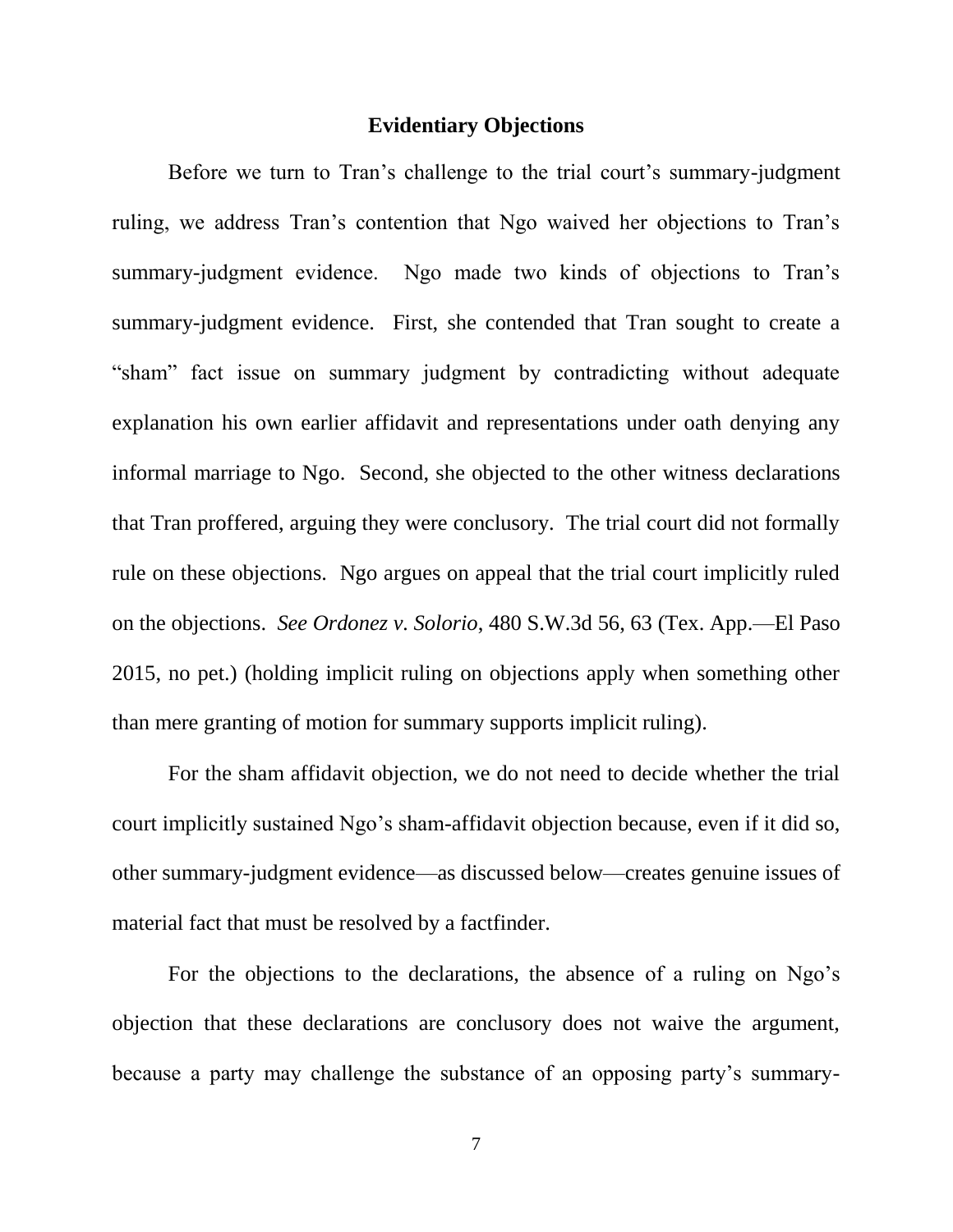judgment evidence as conclusory for the first time on appeal. *See Seim v. Allstate Tex. Lloyds*, No. 17-0488, 2018 WL 3189568, at \*4 (Tex. June 29, 2018) (per curiam).Conclusory declarations are not competent summary-judgment proof. *See*  TEX R. CIV. P. 166a(f); *Brownlee v. Brownlee*, 665 S.W.2d 111, 112 (Tex. 1984) (affidavits consisting of conclusions do not raise genuine issue of material fact; facts must be stated with sufficient specificity to allow perjury to be assigned to false representations).

We thus turn to the summary-judgment evidence as to informal marriage, including Ngo's objection that some of this evidence is conclusory and therefore no evidence.

#### **Motion for Summary Judgment**

In his two issues on appeal, Tran argues the trial court erred by granting summary judgment, which found that the evidence established as a matter of law that there was no common-law marriage between him and Ngo. The elements for establishing a common-law marriage are (1) the parties agreed to be married, (2) after the agreement, the parties lived together as spouses, and (3) the parties presented themselves as married to others. TEX. FAM. CODE ANN.  $\S 2.401(a)(2)$ (West 2006); *Eris v. Phares*, 39 S.W.3d 708, 713 (Tex. App.—Houston [1st Dist.] 2001, pet. denied). Tran bears the burden of proof at trial for establishing these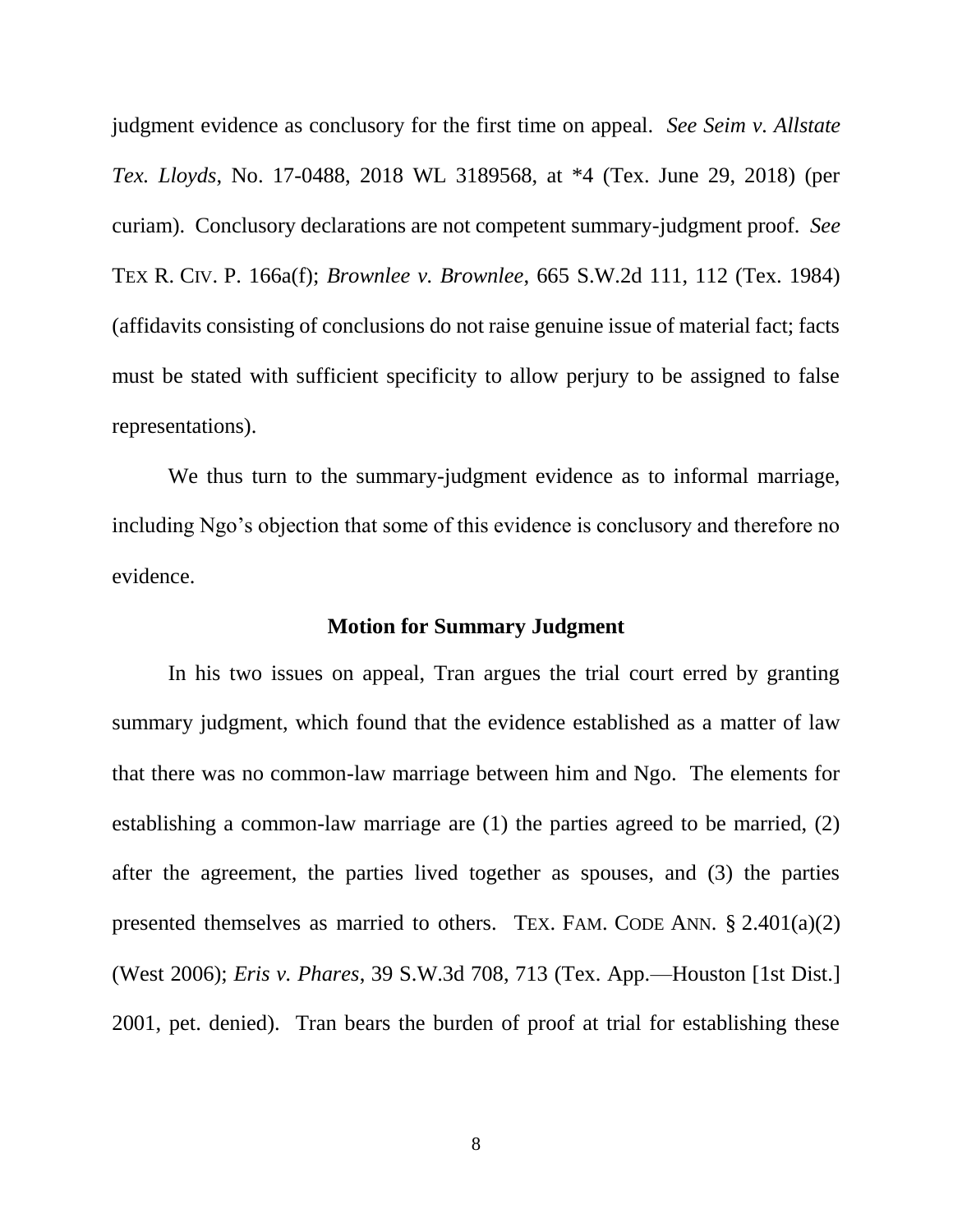elements. *Small v. McMaster*, 352 S.W.3d 280, 282–83 (Tex. App.—Houston [14th Dist.] 2011, pet. denied). Ngo moved for summary judgment on all three elements.

As an initial matter, Ngo argued to the trial court and on appeal that there was a rebuttable presumption that the parties were not married. When a party asserting a common-law marriage brings a petition for divorce over two years after the parties separated, "it is rebuttably presumed that the parties did not enter into an agreement to be married." FAM. § 2.401(b). Ngo did not establish as a matter of law that they separated over two years before Tran filed his petition for divorce.

Tran included a declaration from the nanny for his and Ngo's children. The nanny asserted that she started working as their nanny in July 2014, that Tran and Ngo lived together at that time, and that she understood Tran and Ngo to be married. Other people asserted in declarations that they went to the house that Tran and Ngo shared and spent time with them there together. Accordingly, there is a fact issue on when Tran and Ngo finally separated. *See Fielding*, 289 S.W.3d at 848 (holding motion for summary judgment is reviewed by viewing light most favorable to nonmovant). Ngo is not entitled to this presumption, then. *See* FAM. § 2.401(b).

The first element for establishing a common-law marriage is the parties agreed to be married. FAM.  $\S 2.401(a)(2)$ . The evidence shows Tran and Ngo filed a joint tax return as a married couple in 2011. Though Ngo filed an amended return to alter this filing status, she did so only after Tran filed for divorce. Ngo gave Tran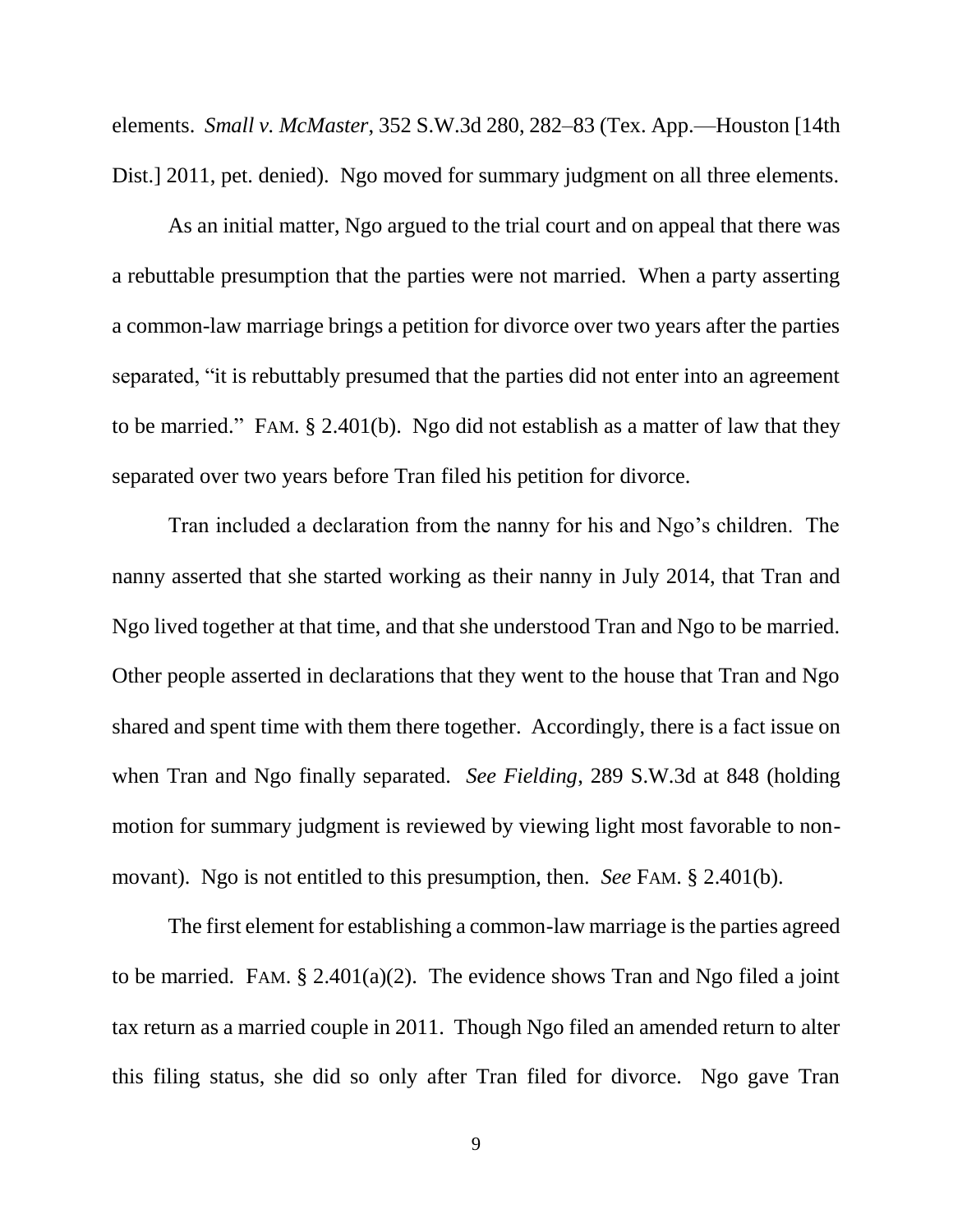anniversary cards in 2008 and 2010. The printed text for both cards was addressed to "my husband." In the 2010 card, Ngo handwrote a personal message to Tran thanking him for being her "husband." She also continued to wear her wedding band on occasion. This evidence is circumstantial, but an agreement to be married may be proved by circumstantial evidence. *Russell v. Russell*, 865 S.W.2d 929, 933 (Tex. 1993). Ngo's references to Tran as her husband is "stronger evidence of an agreement than such a statement by the proponent" of an informal marriage. *Id.* at 932 (internal quotations omitted). This evidence is enough to raise a genuine issue of material fact as to whether Tran and Ngo agreed to be married.

Ngo also argues there is an ambiguity on which date the parties allegedly agreed to be married. To establish a common-law marriage, Tran must show that, after the agreement was made, the parties lived together and held themselves out as married. *See* FAM. § 2.401(a)(2); *Eris*, 39 S.W.3d at 713 ("A common-law marriage does not exist until the concurrence of all three elements."). While Tran must establish a time period for the agreement to show that the other two elements followed the agreement, nothing in the law establishes that failing to prove a specific date or that proof of conflicting dates is fatal to this burden. *See* FAM. § 2.401(a)(2); *Eris*, 39 S.W.3d at 713.

The second element for establishing a common-law marriage is, after they agreed to be married, the parties lived together as spouses. FAM.  $\S 2.401(a)(2)$ .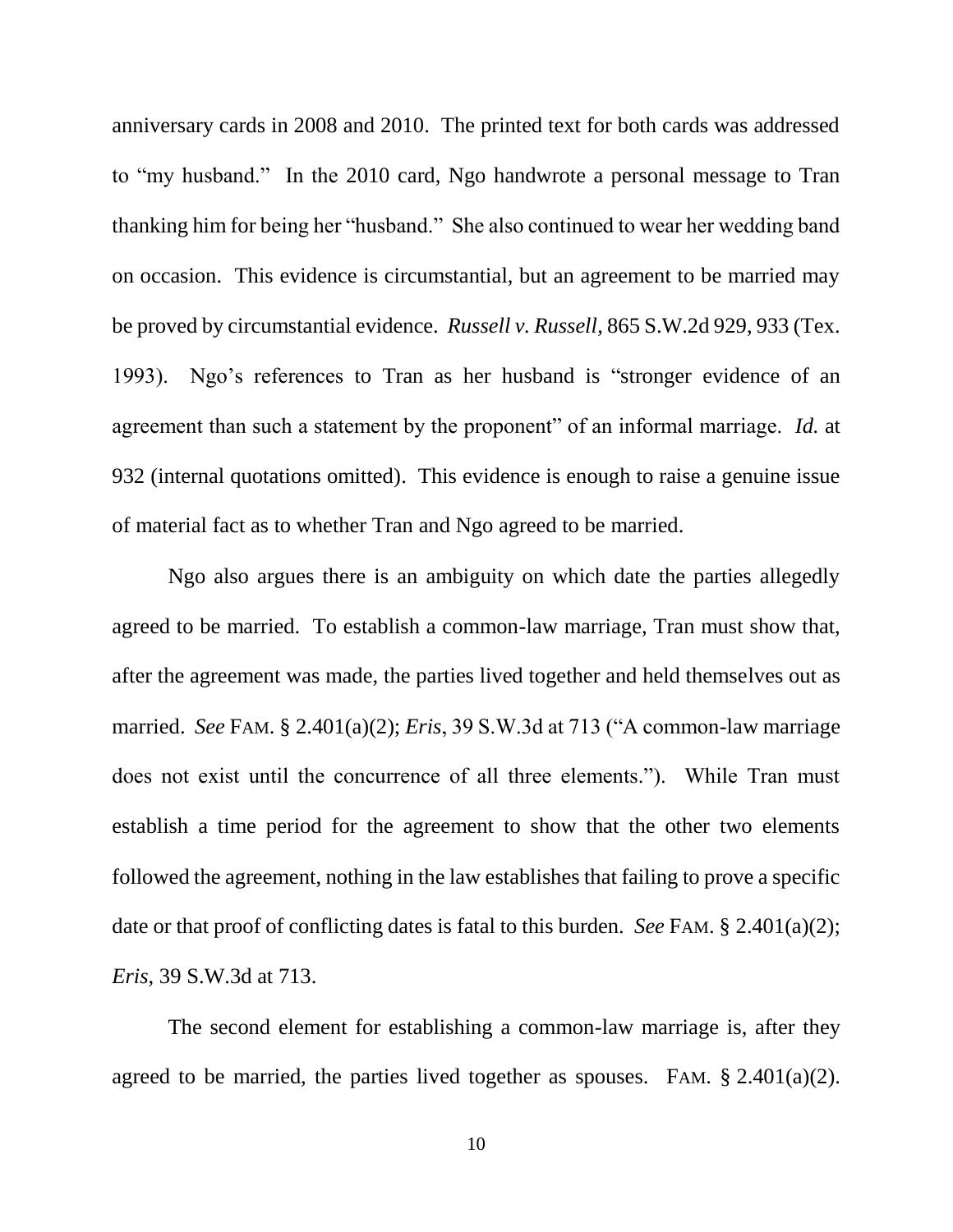According to Tran, they lived together up to 2012, separated in 2012, moved back in together in 2013, and separated again in 2014. *See Small*, 352 S.W.3d at 284 (holding living together does not have to be continuous). Multiple affidavits from people that knew both of them acknowledge Tran and Ngo lived together during this time period. These include affidavits from their landscaper, their nanny, and friends who came over to their house to play poker with Tran.

The parties acknowledge that, during the time period in which Tran alleges they were living together, Tran and Ngo had two children. Ngo gave Tran cards expressing a strong love for Tran. One of those cards, dated January 29, 2010, says, "Happy anniversary to my husband" on the cover. On the inside of the card, Ngo wrote, "Thank you for being the husband that you thrive to be for me." Tran testified in his affidavit that they paid bills out of each other's bank accounts and credit cards. This is more than a scintilla of proof that Tran and Ngo lived together as spouses after they agreed to be married.

To establish that they did not live together, Ngo points to documents in which Tran identified his residence being different from her address. The documents include his tax return filings, his voter registration, and his driver's license. This creates a fact issue, not conclusive proof that Tran and Ngo lived in separate residences. *See Sw. Elec. Power*, 73 S.W.3d at 215 (holding reviewing courts view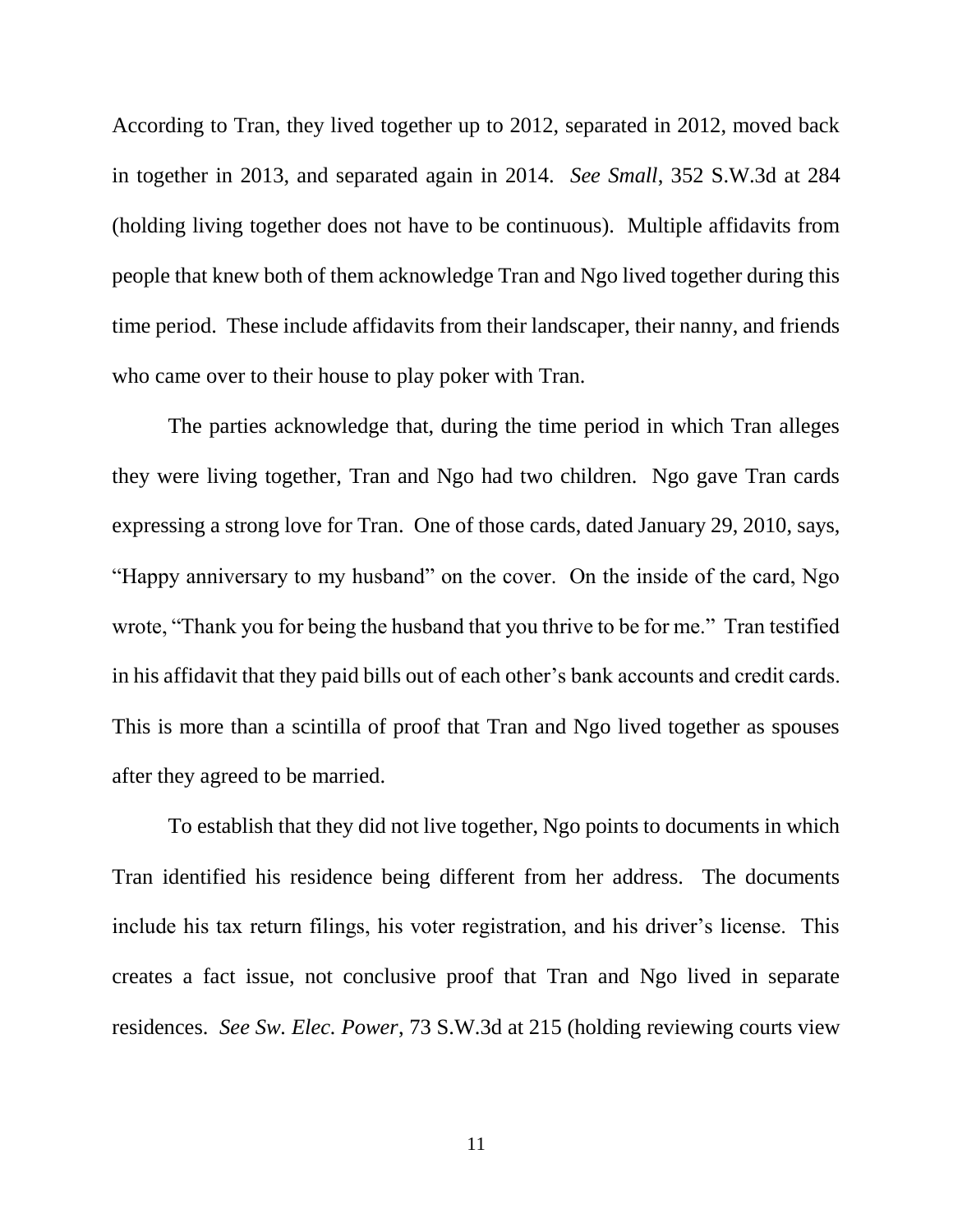evidence in light most favorable to non-movant and resolve doubts in non-movant's favor).

The third element for establishing a common-law marriage is, after they agreed to be married, the parties represented to others that they were married. FAM. § 2.401(a)(2). This requirement "is synonymous with the judicial requirement of 'holding out to the public.'" *Lee v. Lee*, 981 S.W.2d 903, 906 (Tex. App.—Houston [1st Dist.] 1998, no pet.). Proof of holding themselves out as married can be established by the conduct of the parties, their words, or both. *See Winfield v. Renfro*, 821 S.W.2d 640, 648 (Tex. App.—Houston [1st Dist.] 1991, writ denied) (holding conduct of parties is relevant; acknowledging representations as spouses relevant to analysis but not required). This element can be satisfied with proof that the couple identified themselves as married to each other and "opinion and reputation testimony indicated that the couple's conduct was viewed as a representation that they were married." *Lee*, 981 S.W.2d at 906.

After 2005, Tran and Ngo received awards with their names engraved on them "as a husband and wife team." As late as 2014, Ngo held herself out as Tran's wife when buying insurance. *See Alonso v. Alvarez*, 409 S.W.3d 754, 757 (Tex. App.— San Antonio 2013, pet. denied) (representations made to healthcare provider, contractor, and in passport application were some evidence of informal marriage).

12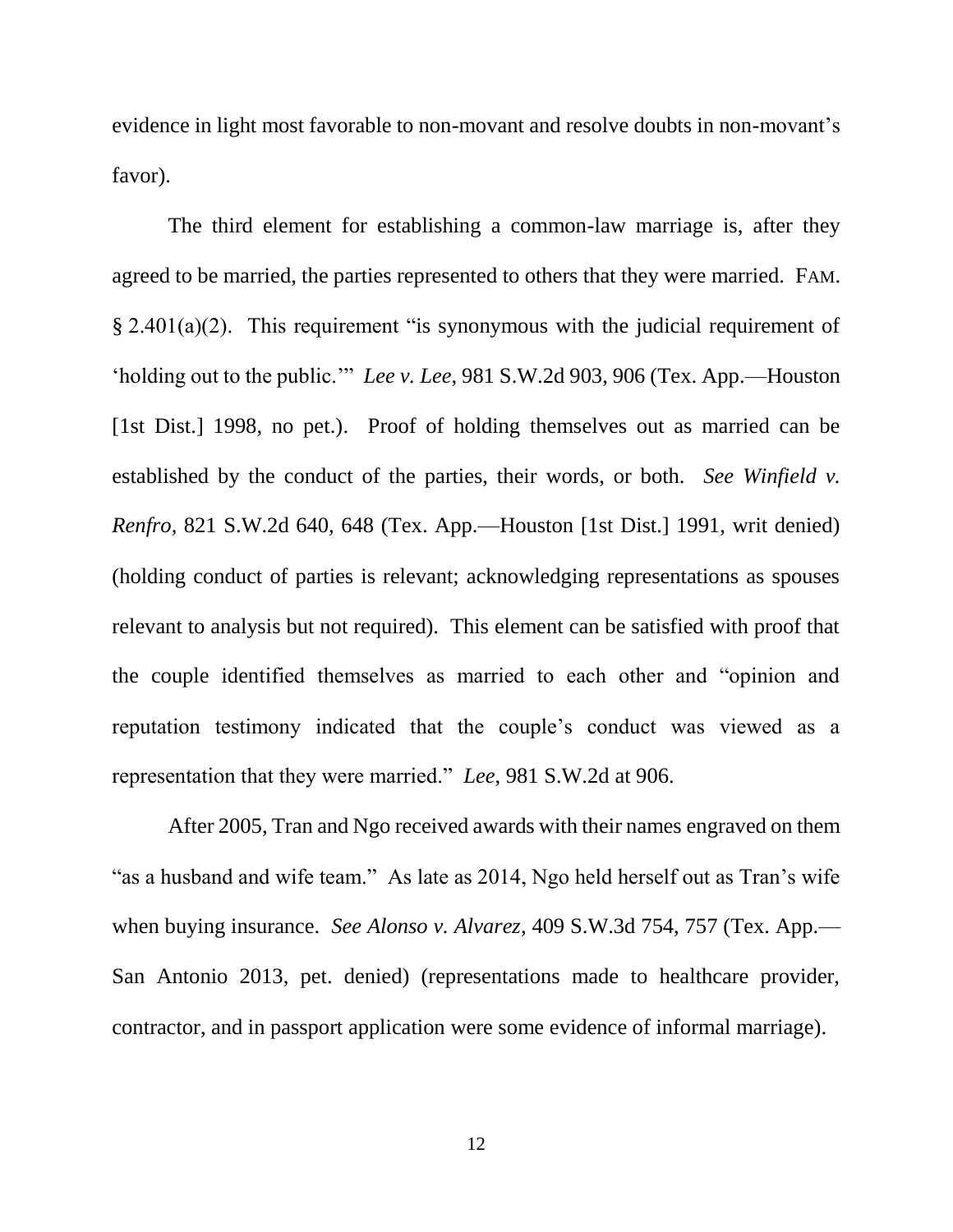Tran also offered twelve declarations of people who knew the two of them and understood they were married. Ngo correctly points out that one of the declarations claims to have known them since before they were formally married. This declaration represents that they held themselves out as married but does not state whether these representations were before or after their divorce.

She is also correct that another is conclusory. It contains a statement that the witness "always thought of Brian and Mandy as husband and wife." This is no evidence. *See Mills v. Mest*, 94 S.W.3d 72, 75 (Tex. App.—Houston [14th Dist.] 2002, pet. denied) (testimony that couple "seemed like" they were married was subjective opinion lacking evidentiary value); *see also Nichols v. Lightle*, 153 S.W.3d 563, 570–71 (Tex. App.—Amarillo 2004, pet. denied) (affidavits paraphrasing informal-marriage statute and affidavit averring to holding out only in generic terms were conclusory).

Other witness statements were not conclusory, however. One witness, who has only known Tran and Ngo since 2014, represented that he "attended their wedding anniversary." Another stated that he "met Brian and Mandy as husband and wife" in 2010, that they "presented themselves as husband and wife," and that he saw them "living together." A third represented that he visited Tran and Ngo's home in 2013 or 2014, said they were "living together," and heard them refer "to each other as husband and wife." Similarly, a fourth witness testified that he